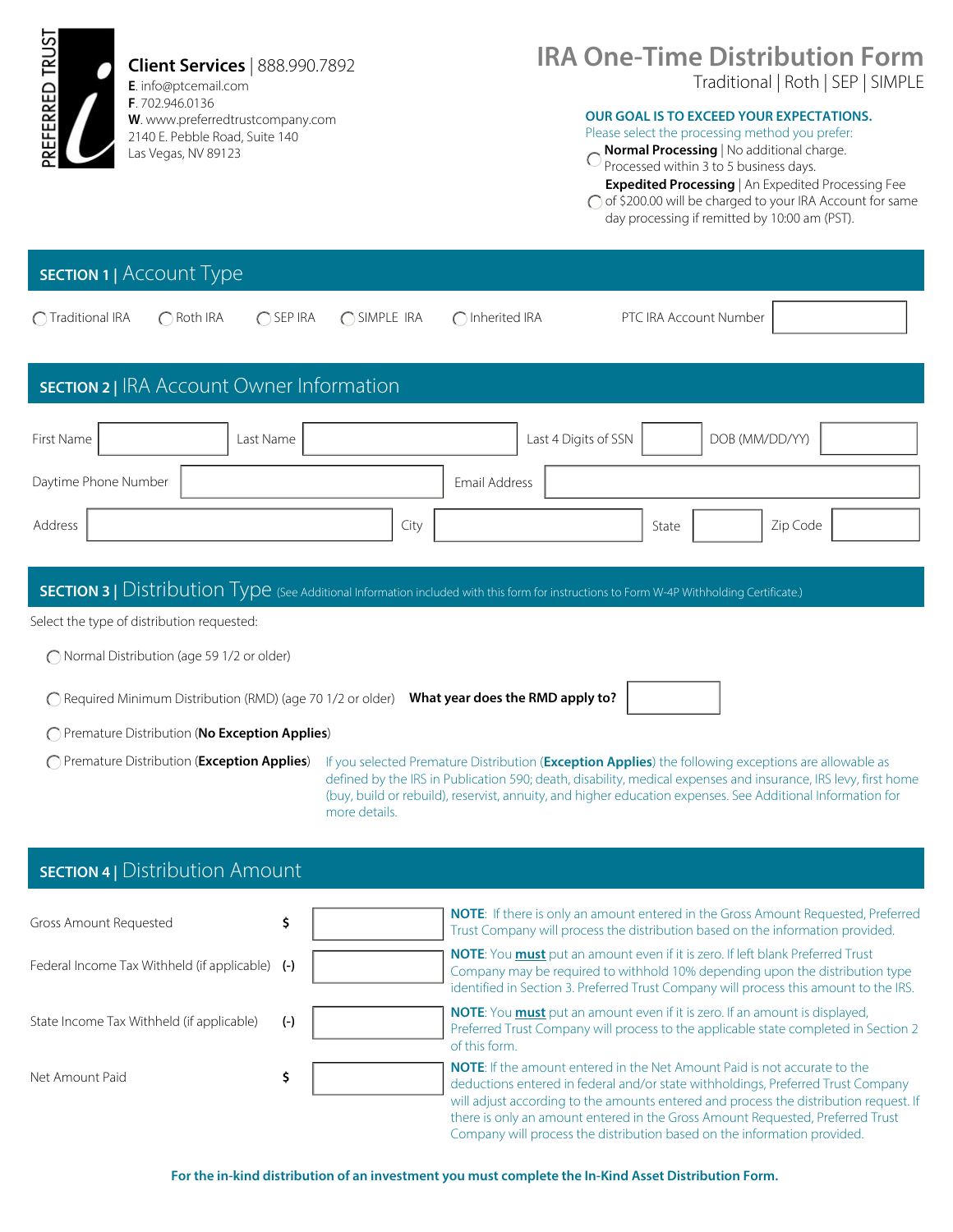## **SECTION 5 |** Payment Method

**\*Direct Deposit/Wire Instruction**: Preferred Trust Company recommends sending a copy of a **VOIDED** check to confirm the bank account and routing numbers before the expense is processed. If a voided check is not provided, Preferred Trust Company cannot be held accountable for inaccurate banking information provided and if applicable your account will be assessed a \$30.00 fee for a returned payment.

| ◯ Direct Deposit*   2 business days processing time (No fee for direct deposit.)                  |                                                          |
|---------------------------------------------------------------------------------------------------|----------------------------------------------------------|
| Name of Financial Institution                                                                     | $\bigcap$ Checking<br>Account Type<br>$\bigcirc$ Savings |
| Name on Account                                                                                   | <b>ACH Routing Number</b><br><b>Bank Account Number</b>  |
| ◯ Wire**   1 business day (A \$30.00 wire fee will be assessed from your IRA Account.)            |                                                          |
| Name of Financial Institution                                                                     | Account Type<br>$\bigcap$ Checking<br>$\bigcap$ Savings  |
| Name on Account                                                                                   | Bank Account Number<br>Wire Routing Number               |
|                                                                                                   |                                                          |
| <b>SECTION 6</b>   Recipient Information (Complete for IRS Levy, Death, and Re-characterization.) |                                                          |
| First Name                                                                                        | Last Name                                                |
| SSN<br>IRA Account Number (if applicable)                                                         | Beneficiary Date of Birth (MM/DD/YY), (if applicable)    |
| <b>Street Address</b>                                                                             |                                                          |
| City                                                                                              | Zip Code<br>State                                        |
|                                                                                                   |                                                          |

## **SECTION 7 |** Acknowledgment Signature

I certify that I am the IRA Owner, the beneficiary, or individual legally authorized to complete this form. I certify the accuracy of the information set forth in this form, and I authorize this transaction. I understand that Preferred Trust Company as Custodian may require the completion of additional documents before processing any distributions. I understand that I am responsible for any consequences resulting from this distribution including taxes and penalties owed. I indemnify and hold Preferred Trust Company as Custodian harmless from any resulting liabilities. I acknowledge that Preferred Trust Company as Custodian cannot provide me with legal advice, and I agree to consult with a tax or legal professional for guidance.

Signature of IRA Account Owner | Date | Date | Date | Date | Date | Date | Date | Date | Date | Date | Date | Date | Date | Date | Date | Date | Date | Date | Date | Date | Date | Date | Date | Date | Date | Date | Date |

**INTERNAL USE ONLY**

**Verified**  (Initials and Date)